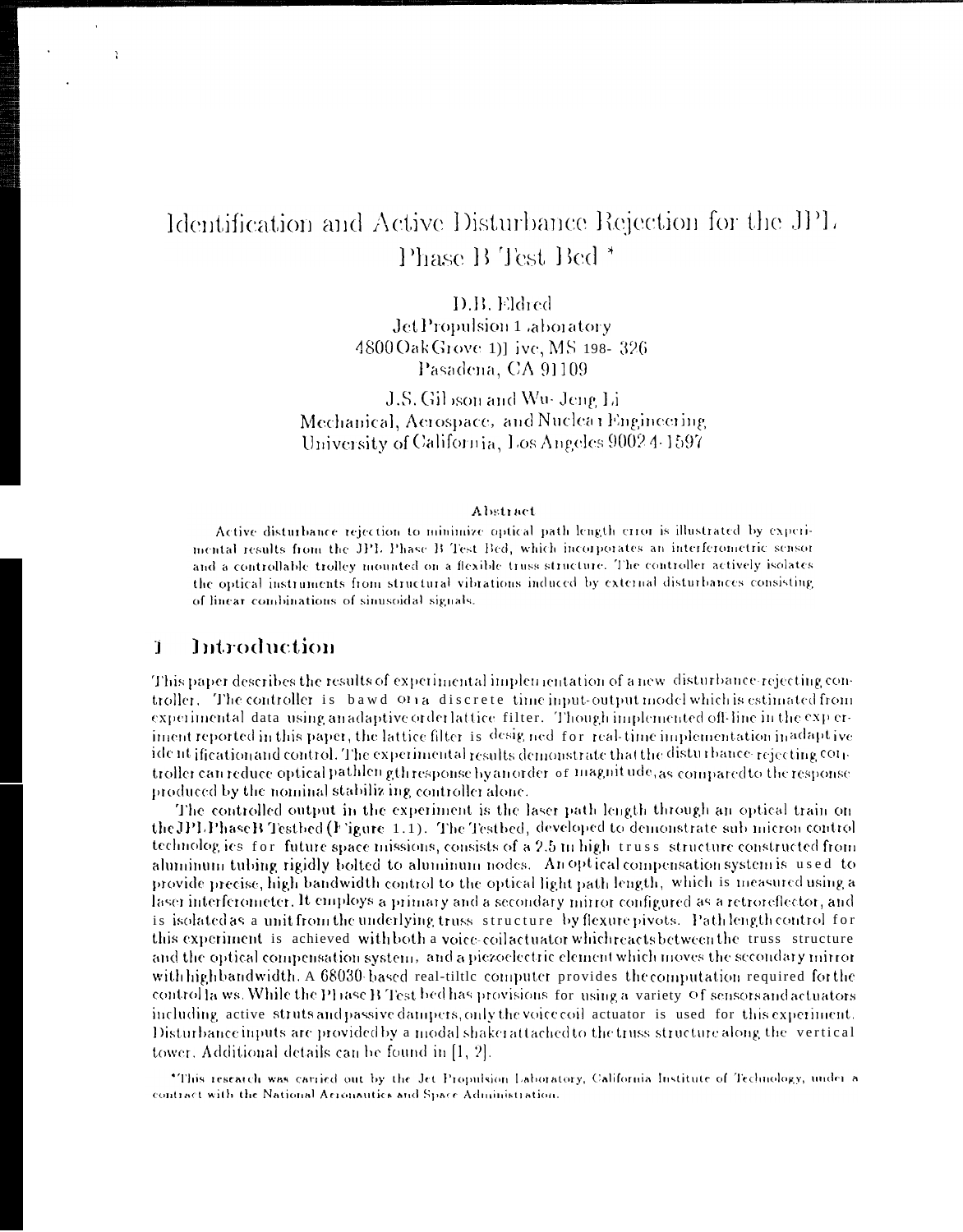#### $\overline{2}$ Modeling and Identification

#### 2.1 Models of Plant and Disturbance

Identification is based on the following SISO discrete-time input/output model of the structure:

$$
a_p(q^{-1})y(t) = b_p(q^{-1})u(t) + d(t), \qquad (2.1)
$$

where  $u(t)$ ,  $y(t)$ , and  $d(t)$  are the control, output, and dist urbance sequences, respectively, and

$$
a_p(q^{z-1}) = 1 + a_1 q^{z-1} + a_2 q^{z-2} + \ldots + a_{n_p} q^{z-n_p},
$$
  
\n
$$
b_p(q^{z-1}) = b_1 q^{z-1} + b_2 q^{z-2} + \ldots + \text{fir}, \quad p^{q^{z-n_p}}.
$$
\n(2.2)

We assume that the disturbance satisfies

$$
a_d(q^{-1}) d(t) \cdot \epsilon(t) \tag{2.3}
$$

for some monic polynomial  $a_d(q^{-1})$  of order  $n_d$  and some random noise sequence  $\epsilon(t)$ .

#### Identification 2.2

The identification experiment reported here consisted of forcing the plant with a known random control sequence  $u(t)$  and record ing input/output data at  $100Hz$ . The control  $u(t)$  was a zero order hold. In this experiment, the disturbance  $d(t)$  was zero. A  $\tau$  runwindowed adaptive lattice filter developed in [3] was used to identify the plant polynomials  $s a_p(q_1 \text{ and } b_p(q^{-1}),$  for a series of orders  $n$ , from the experimental input/output data.

The lattice filter used here has been used previously to identify a large flexible truss, as tep orted in [3, 4]. Like most lattice filters, the lattice in [3] generates recursive Least-squares estimates of models of ail orders up to some maximum order. A le; lst-squares lattice filter is a fast, numerically robust algorithm for performing a Gram-Schmidt orthogonalization of the regression vectors in a lin ear auto regressive model. Lattice filters are numerically stable, efficient, and order-recllrsive. While classical least-squares algorithms require  $O(n^2)$  operations at each time step, where n is the order of the model being identified, a lattice filter requires  $O(n)$  operations at cacti-time step. Also, a lattice filter generates ]ca<t-square.g estimates of models of all orders up to a maximum order N, thereby facilitating order-determination. Most lattice filters in the literature are prewindowed, which means that they assume that all initial data is zero. An unwindowed, or covariance lattice filter, provides the exact initialization for nonzero data. As illustrated in [5], a prewindowed lattice often takes much longer than an unwindowed lattice to converge that accurate parameter estimates when the initial data is not zero, as in the impulse response of a flexible structure. The multichannel unwindowed lattice filter developed in [3] eliminates numeric alinstabilities that can arise in standard lattices and in the lattice in [5] for large numbers of data channels.

For the experiment, models of orders bet. ww11  $n_p$ : 2and $n_p$ : 25 were identified and compared.<br>The frequency responses of all identified models for  $20 \le n_p \le 25$  were indistinguishable. Figure 2.1 shows the bode amplitud The models of orders 2 and 7 both capture the first mode of the plant (i. e., the trolley mode) very well. The model of order 7 also contains approximations to the second and third modes.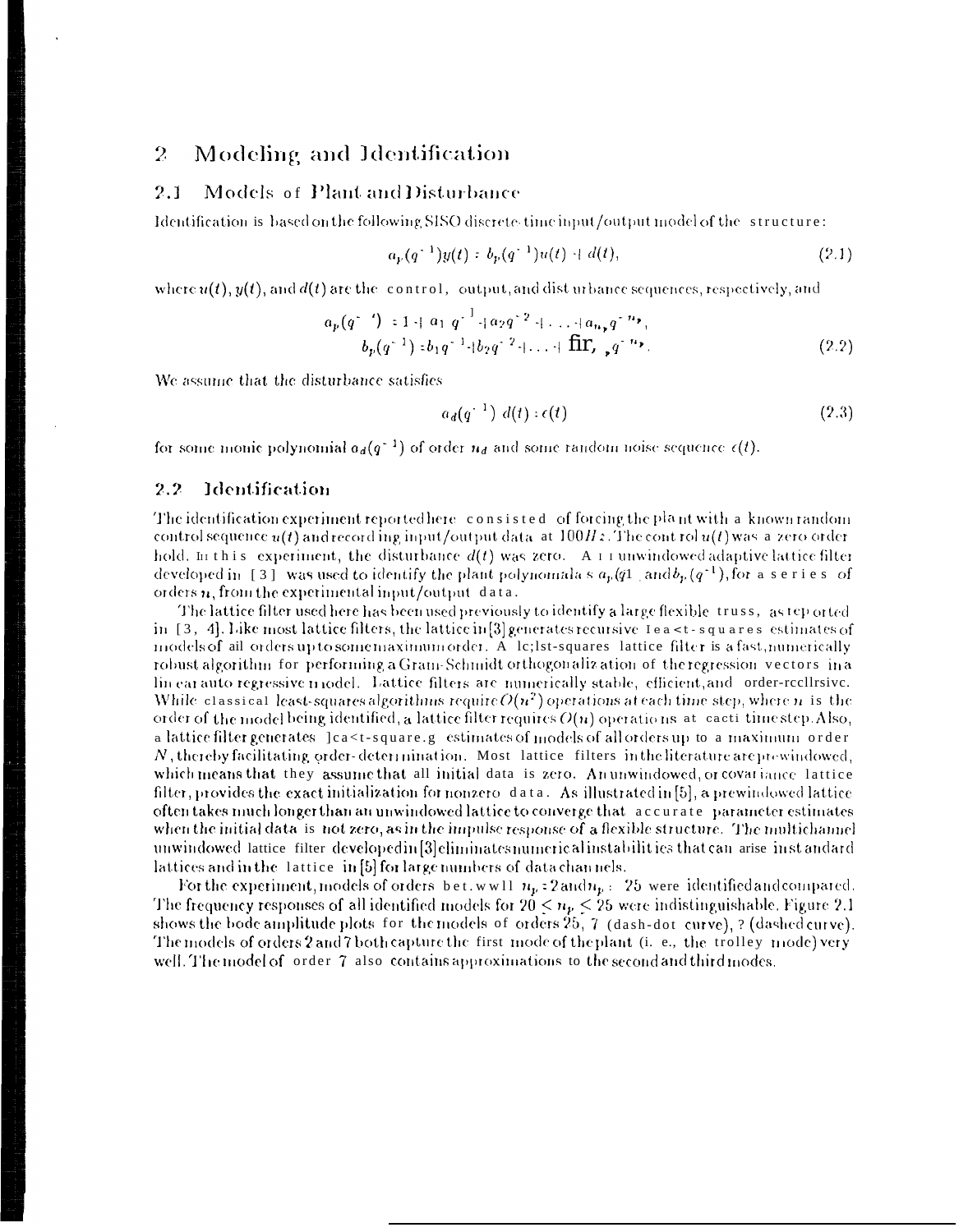The JPL Phase B Tesibed Structure



Figure 1.1



Figure 2.1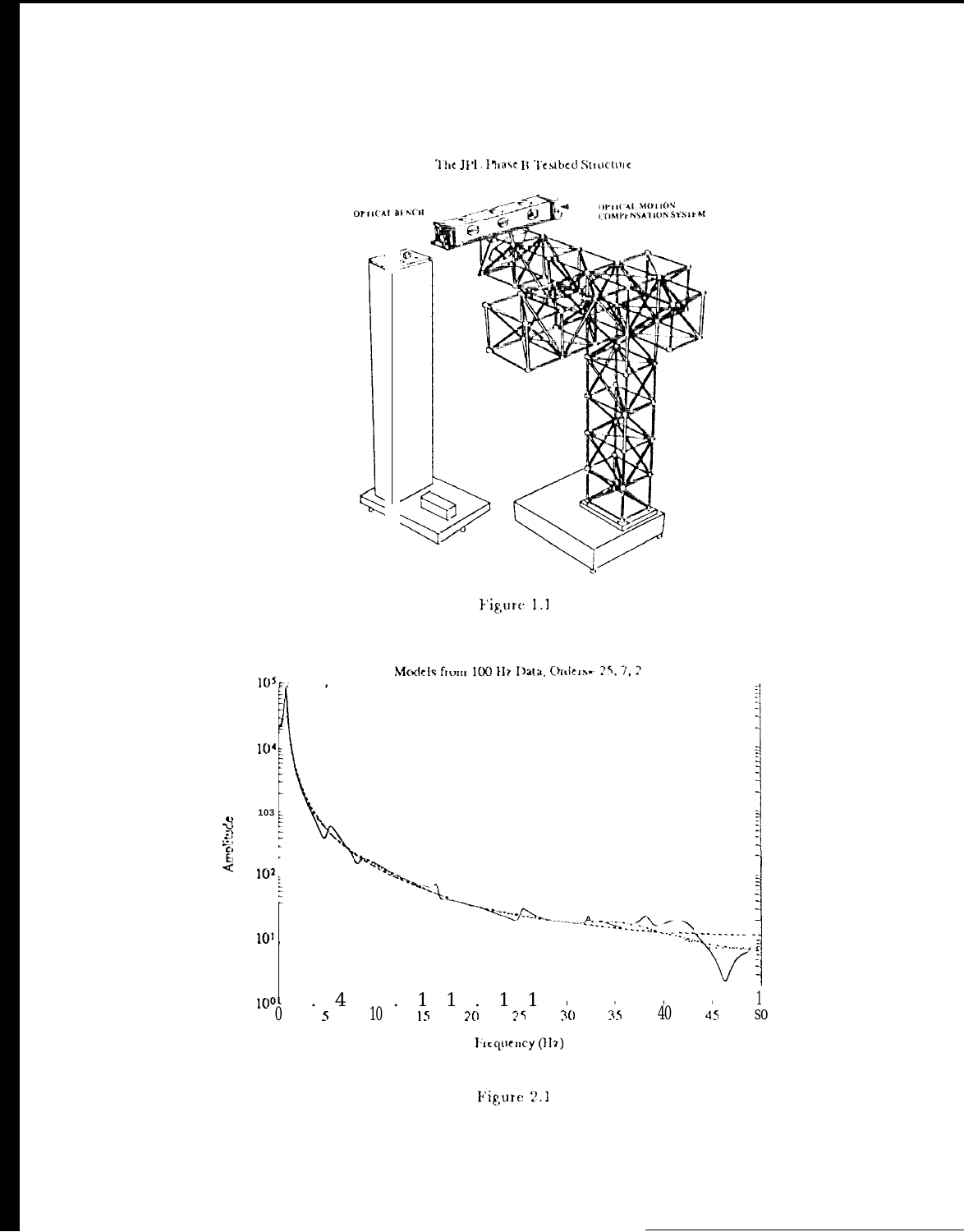#### **Controller Design** 3

#### State-space Mod el of Plant and Disturbance  $3.1$

The controller design described here is from [6]. We let the variable t take integer values, arid, for any function  $x(t)$ , we use standard notation for the forward shift operator:  $(qx)(t) = x(t+1)$ . We consider a linear system of the form

$$
q\begin{pmatrix} x_p \\ x_d \end{pmatrix} = A\begin{pmatrix} x_p \\ x_d \end{pmatrix} + Bu,
$$
\n(3.1)

$$
y_1: C_1 \begin{pmatrix} x_p \\ x_d \end{pmatrix} : \begin{bmatrix} C_{11} & C_{12} \end{bmatrix} \begin{pmatrix} x_p \\ x_d \end{pmatrix}, \qquad (3.2)
$$

$$
y_2: C_2\begin{pmatrix} x_p \\ x_d \end{pmatrix}: \begin{bmatrix} C_{21} & C_{22} \end{bmatrix} \begin{pmatrix} x_p \\ x_d \end{pmatrix}, \qquad (3.3)
$$

with

$$
A = \left[ \begin{array}{cc} A_{\rm P} & A_{\rm P}d \\ 0 & A_d \end{array} \right], \qquad B = \left[ \begin{array}{c} B_{\rm P} \\ 0 \end{array} \right], \tag{3.4}
$$

$$
x_p(t) \in C^{n_p} \qquad x_d(t) \in C^{n_d} \qquad u(t) \in C^m \qquad y_1 \in C^r \qquad y_2 \in C^m. \tag{3.5}
$$

The matrices  $A_p$ ,  $B_p$ ,  $A_d$ ,  $C_i$ , and  $C_{ij}$  have the appropriate dimensions. We denote by  $X_p^{\perp}$  the space of all complex  $(n_p + n_d)$ -vectors x such the first  $n_p$  components of x are zero.

The controller designed in this section feeds back  $y_1$ , the measured output, to make  $y_2$ , the controlled output, zero. In applications like that in the following section, these two outputs will be the same.

#### Hypothesis 3.1

- *i*)  $(C_1, A)$  is detectable;
- ii) there exist matrices  $F_p$  and  $K_p$  such that

$$
A_p = A_p - F_p C_{11} \qquad \text{and} \qquad A_p = A_p - B_p K_p
$$

are asymptotically stable and

$$
\sigma(A_d) \cap (\sigma(\hat{A}_p) \cup \sigma(\hat{A}_p)) = \emptyset;
$$

iii) 
$$
det C_{21}(z - A_p)^{-1} B_p \neq 0 \quad \forall z \in \sigma(A_d).
$$

For Conditions i) and ii), it is sufficient that  $(C_1, A)$  be observable, that  $(A_p, B_p)$  be controllable. Condition iii) says that no disturbance poles are transmission zeros of the plant.

### 3.2 Disturbance-rejecting Control Gain

Theorem 3.2 Under the hypotheses stated, there exists a unique pair of matrices  $K_d(m \times n_d)$  and  $L(n_p \times n_d)$  that satisfy the two matrix equations

$$
\tilde{A}_{\mathbf{p}}\tilde{L} - \tilde{L}A_{\mathbf{d}} \pm B_{\mathbf{p}}K_{\mathbf{d}} - A_{\mathbf{p}\mathbf{d}} \tag{3.6}
$$

and

$$
C_{21}\dot{L} + C_{22} \div 0. \tag{3.7}
$$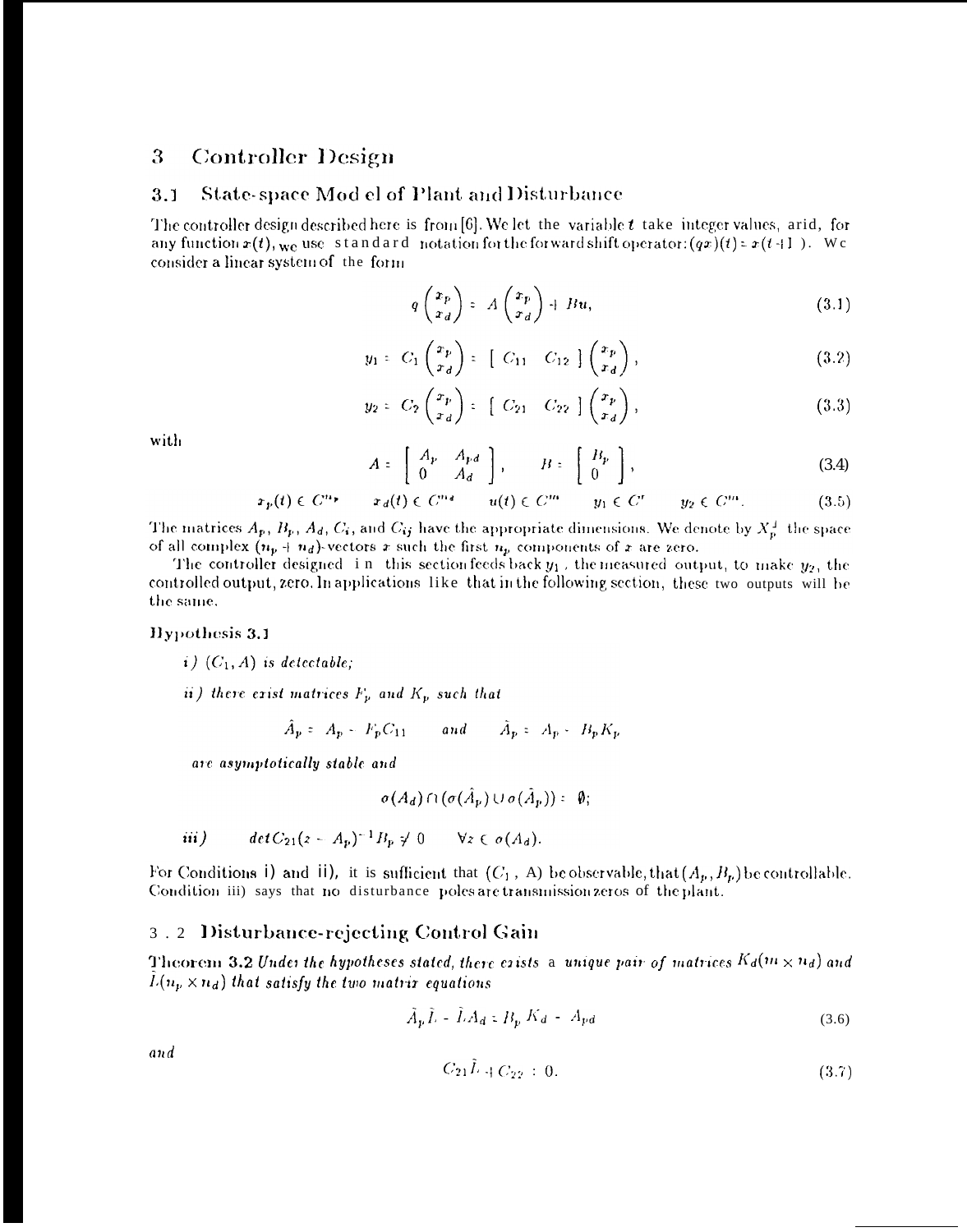This matrix  $K_d$  is the unique  $m \times n_d$  matrix  $K_d$  such that  $X_p^{\perp}$  is an unobservable subspace of  $(C_2, A - BK)$  where

$$
K = \left[ \begin{array}{cc} K_p & K_d \end{array} \right].\tag{3.8}
$$

 $\int$ 

$$
\hat{J} = \left[ \begin{array}{cc} I & \hat{L} \\ 0 & I \end{array} \right],\tag{3.9}
$$

then

$$
\hat{J}^{-1}(A - BK)\hat{J} = \begin{bmatrix} \hat{A}_P & 0 \\ 0 & A_d \end{bmatrix}
$$
 (3.10)

**Proof That** there is at most one  $K_d$  such that  $X_p^{\perp}$  is an unobservable subspace of  $(C_2, A - BK)$ follows from the fact that no eigenvalues of  $A_d$  are transmission zeros of  $C_{21}$  (2  $\hat{A}_p$ )<sup>-1</sup> $B_p$ . The uniqueness O f the solution pair  $K_d$  and  $\tilde{L}$  for (3.6) and (3.7) then follows from the fact that (3.6) has a unique solution  $L$  for each  $K_d$ , since  $A_p$  and  $A_d$  have no common eigenvalues.

W c adopt the following notation for a matrix  $M: M_{,ij}$  denotes the *i*, *j* element of M, and  $M_{,ij}$ denotes the *j*th column of  $M$ .

To prove existence of  $K_d$  and  $\hat{L}$ , we assume without loss of generality that  $A_d$  is in Schurform and that the eigenvalues of  $A_d$  are  $\mu_j(j:1,\ldots,n_d)$ . In this case, the columns of  $K_d$  and  $\tilde{L}$  are given recursively by

$$
K_{d,j} = [C_{21}(\mu_j - \hat{A}_p)^{-1}B_p]^{-1}(C_{21}((\mu_j - \hat{A}_p)^{-1}(A_{pd,j} - \sum_{i=1}^{j-1} A_{d,i,j}\hat{L}_{i,i}) - C_{22,j}), \qquad (3.11)
$$

$$
\tilde{L}_{,ij} = (\mu_j - \tilde{A}_p)^{-1} (B_p K_{d_i;j} - A_{pd_i;j} + \sum_{i=1}^{j-1} A_{d_iij} \tilde{L}_{,ii}),
$$
\n(3.12)

with  $A_{d,i0} = 0$  and  $\tilde{L}_{i,0} = 0$ .  $\Box$ 

#### $3.3$ **Estimator for State and Disturbance**

We let  $\hat{L}$  be the unique  $(n_p \times n_d)$  matrix that satisfies

$$
\hat{A}_{p}\hat{L} - \hat{L}A_{d} = F_{p}C_{12} - A_{pd}, \qquad (3.13)
$$

and we define

$$
\hat{J} = \left[ \begin{array}{cc} I & \hat{L} \\ 0 & I \end{array} \right].\tag{3.14}
$$

Then

$$
\hat{J}^{-1}(A - \begin{bmatrix} F_p \\ 0 \end{bmatrix} C_1) \hat{J} = \begin{bmatrix} \hat{A}_p & 0 \\ 0 & A_d \end{bmatrix}.
$$
 (3.15)

Since  $(C_i, A)$  is detectable,  $(C_1 \hat{J}, \hat{J}^{-1}[A \begin{bmatrix} F_p \\ 0 \end{bmatrix} C_1] \hat{J})$  and  $(C_{11} \hat{L} + C_{12}, A_d)$  are detectable. Hence there exists an  $n_d \times r$  matrix  $F_d$  such that

$$
\hat{A}_d = A_d - F_d(C_{11}\hat{L} + C_{12}) \tag{3.16}
$$

is asymp totically stable.

Next, we define

$$
F = \begin{bmatrix} [F_p + \hat{L}F_d] \\ F_d \end{bmatrix} = \begin{bmatrix} F_p \\ 0 \end{bmatrix} + \hat{J} \begin{bmatrix} 0 \\ F_d \end{bmatrix}.
$$
 (3.17)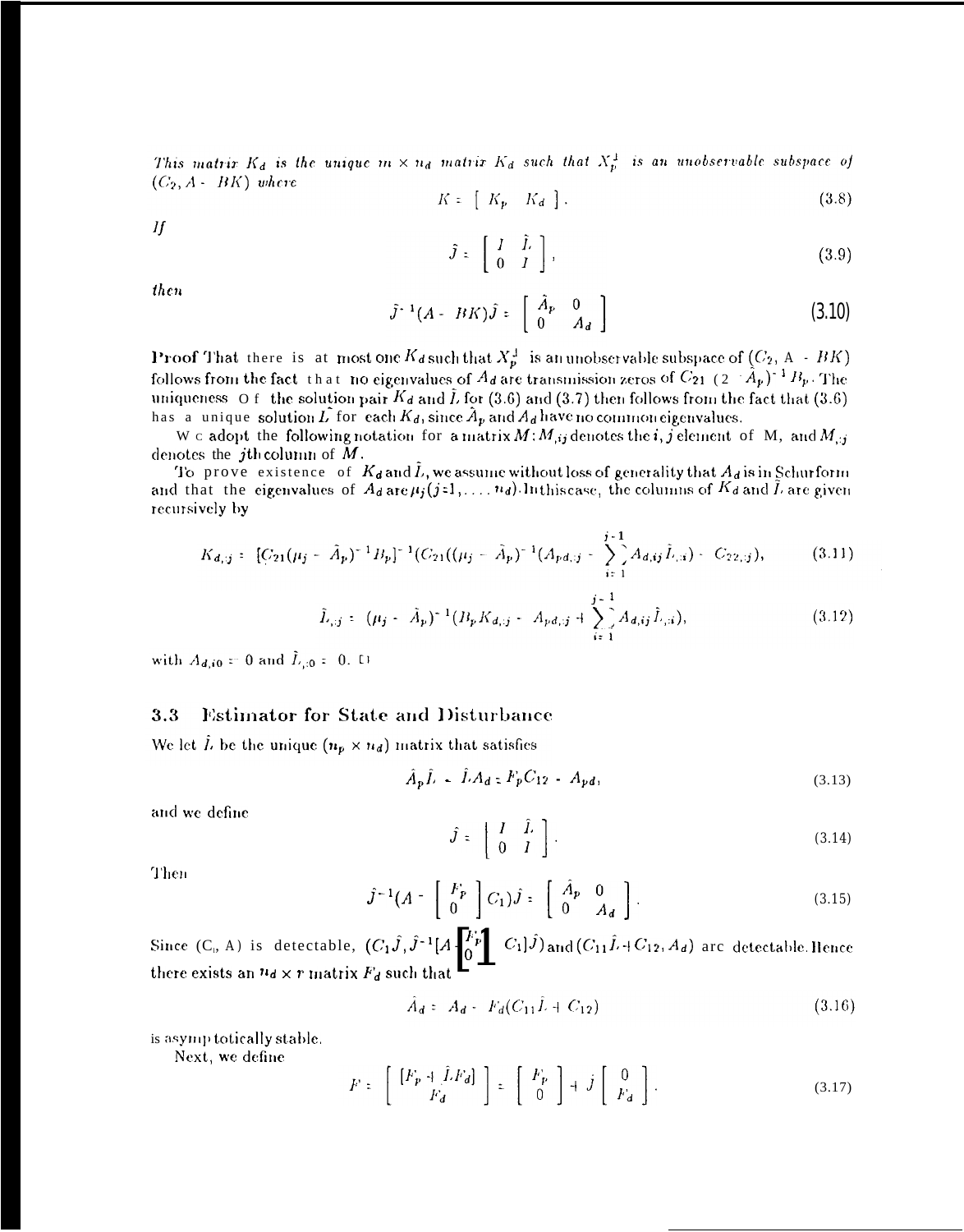Then

$$
\hat{J}^{-1}(A - FC_1)\hat{J} := \frac{\hat{A}_P}{I - F_dC_{11}} \frac{0}{\hat{A}_d}.
$$
 (3.18)

so that

$$
q\left(\begin{array}{c}\hat{x}_p\\\hat{x}_d\end{array}\right) = (A - FC_1)\left(\begin{array}{c}\hat{x}_p\\\hat{x}_d\end{array}\right) + Bu + Fy_1\tag{3.19}
$$

is an asymptotically convergent observer for  $\binom{x_p}{x_d}$ .

### 3.4 Controller and Closed-100p System

We define the controller for the system  $(3.1)$ -  $(3,3)$  by

$$
u = -K\left(\frac{\hat{x}_p}{\hat{x}_d}\right),\tag{3.20}
$$

$$
q\left(\frac{\hat{x}_p}{\hat{x}_d}\right) := A_{\text{cntr}}^{\left(\frac{rd}{r}\right)}\left(\frac{\hat{x}_p}{\hat{x}_d}\right) + F y_1,\tag{3.21}
$$

$$
A_{\text{cnif}}^{\{pd\}} = A - F C_1 - BK. \tag{3.22}
$$

We will denote this controller by  $(A', A_{\text{cntr}}^{(pa)}, F)$ .

To illuminate the structure of this controller and the closed-loop system that it produces, we define the additional controller state matrix

$$
A_{\text{crit}}^{(p)} = A_p - B_p K_p - F_p C_{11}
$$
\n(3.23)

and the closed-loop matrices

$$
A^{(pd;pd)} \cdot \begin{array}{c} A \quad B K \\ \cdots \quad F C_1 \quad A^{(pd)}_{\text{cntr}} \end{array} , \tag{3.24}
$$

$$
A^{(p;pd)} = \begin{bmatrix} A_p & \cdot & B_p K \\ F C_{11} & A_{\text{cntr}}^{(pd)} \end{bmatrix},\tag{3.25}
$$

$$
A^{(p;p)} \; , \qquad A_p \qquad B_p K_p \qquad (3.26)
$$
\n
$$
[F_p c, 1 \qquad A_{\text{cntr}}^{(p)}]
$$

We refer to the controller  $(K_p, A_{\text{cntr}}^{(p)}, F_p)$  as the basic stabilizing *collat-oiler for the plant*, and we have the common result

$$
\sigma(A^{(p;p)}) \ge \sigma(\hat{A}_p) \cup \sigma(\hat{A}_p). \tag{3.27}
$$

We refer to the closed-loop system that contains all of the states  $x_p$ ,  $x_d$ ,  $\hat{x}_p$ , and  $\hat{x}_d$  as the complete closed-loop system. The system matrix for the complete closed-loop system is  $A^{(pd;pd)}$ . The system matrix for the closed-loop system that contains the states  $x_p$ ,  $\hat{x}_p$ , and  $\hat{x}_d$  is  $A^{(p;pd)}$ .

Next we define

$$
J^{(p;p)} = \begin{bmatrix} I(n_p \times n_p) & 0 \\ I & I(n_p \times n_p) \end{bmatrix}, \qquad J^{(p;p)} : \begin{bmatrix} J^{(p;p)} & 0 \\ 0 & I(n_d \times n_d) \end{bmatrix}
$$
(3.28)

$$
J^{(pd;pd)} \; : \; \begin{bmatrix} I(n \times n) & 0 \\ I & I(n \times n) \end{bmatrix}, \tag{3.29}
$$

where  $n = n_p + n_d$ . We have then

$$
A^{(p;pd)} J^{(p;pd)} \to J^{(p;pd)} \stackrel{\tilde{A}_p}{\downharpoonright} \mathbf{0} \quad (\mathbf{A}^{-B_p} K_{C_1}) \quad (3.30)
$$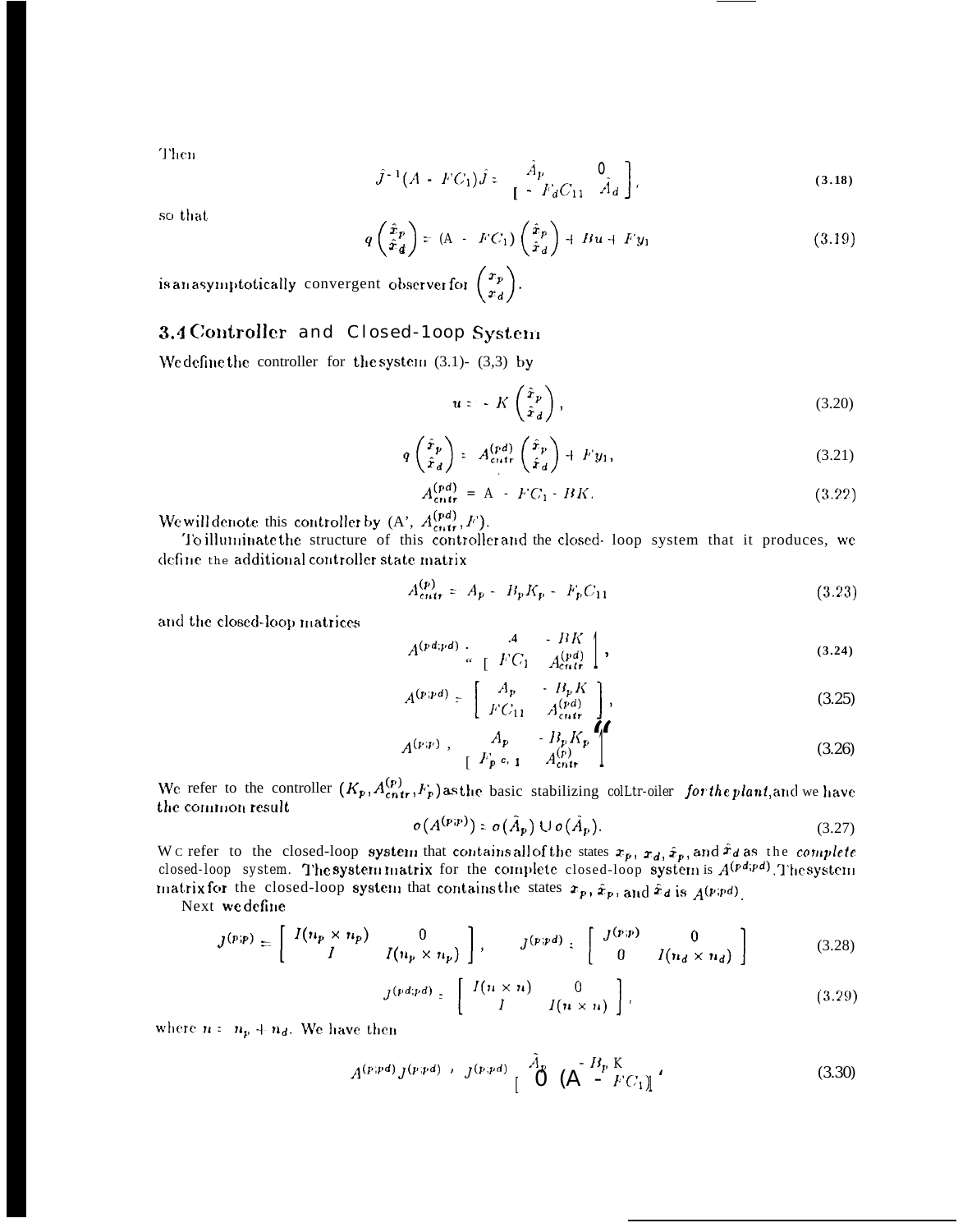$$
A^{(pd;pd)} J^{(pd;pd)} = J^{(pd;pd)} \begin{bmatrix} (\mathbf{A} - BK) & -BK \\ 0 & (\mathbf{A} - FC_1) \end{bmatrix}
$$
 (3.31)

It follows from  $(3.10)$ ,  $(3.18)$ ,  $(3.31)$ , and  $(3.30)$  that

$$
\sigma(A^{(p;pd)}) : \sigma(\hat{A}_p) \cup \sigma(\hat{A}_p) \cup \sigma(\hat{A}_d), \qquad (3.32)
$$

$$
\sigma(A^{(pd;pd)}) = \sigma(A^{(p;pd)}) \cup \sigma(A_d). \tag{3.33}
$$

It follows from Theorem 3.2 and (3.31) that, for all initial conditions, the  $2(n_p + n_d)$ -dimensional state vector of the complete closed-loop system converges exponentially to the unobservable subspace of  $([C_2 \t[0 \t0]], A^{(pd;pd)}).$  For all states in this subspace c,  $\hat{x}_p = x_p, \hat{x}_d \in x_d$ , and  $y_2 \neq 0$ .

Anilluminating equivalent realization of the controller in  $(3.20)$   $(3.22)$  is

$$
(K\hat{J}, \hat{J}^{-1}A_{\text{cntr}}^{(pd)}\hat{J}, \hat{J}^{-1}F) =
$$
\n
$$
\begin{bmatrix}\nK_{\mathbf{p}} & (K_{\mathbf{p}}\hat{L} + K_{d})\n\end{bmatrix}, \quad\n\begin{bmatrix}\nA_{\text{cntr}}^{(p)} & -B_{p}(K_{p}\hat{L} + K_{d}) \\
K_{d}\hat{A}_{d}\n\end{bmatrix}, \quad\n\begin{bmatrix}\nF_{p} \\
F_{d}\n\end{bmatrix}.
$$
\n(3.34)

In this form, the centroller that stabilizes the plant and rejects the disturbance consists of the basic stabilizing controller for the plant, coupled with the state estimator for the disturbance and a disturt, allcc-rejecting control law.

If the measured output and controlled output are the same, then Cl =  $C_2$  and

$$
\hat{J}^{-1}A_{\text{cnit}}^{(pd)}\hat{J} = \begin{bmatrix} [A_{\text{cnit}}^{(p)} + (\hat{L} - \hat{L})F_dC_{11} & 0 \\ -F_dC_{11} & A_d \end{bmatrix}.
$$
 (3.35)

In this case then, the eigenvalues of  $A_d$  are eigenvalues of the controller, and for single-input and single-output, the eigenvalues of  $A_d$  are zeros of the closed-loop system consisting of the plant and the controller.

### 3.5 Numerical Design of the Controller

Here we discuss the computations required to construct the controller that stabilizes the plant and rejects the disturbance. We assume that the matrices in  $(3.1)$   $(3.4)$  are given. The following algorithm yields the controller in (3.8), (3.17), and (3.22). Whether this realization or some other (e.g., that in (3.34)) is used, the matrices that must be computed are  $F_p$ ,  $K_p$ ,  $\tilde{L}$ ,  $K_d$ ,  $\tilde{L}$ , and  $F_d$ .

### Algorithm 3.3 (Controller Design)

- i) Determine matrices  $F_p$  and  $K_p$  such that Condition ii) of Hypothesis 9.1 holds.
- ii) Solve (9.6) and (9.2) for the matrices  $K_d$  and  $\tilde{L}$  (by, for example, the recursive algo*rithm* in  $(9.11)$  and  $(9.12)$ .
- iii) Solve (9.19) for the matrix L, and determine a matrix  $F_d$  such that the matrix  $A_d$ given by (3.16) is asymptotically stable.
- iv) For-in the matrices  $K, F$ , and  $A_{\text{cntr}}^{(rd)}$  in (9.8), (3.17), and (3.22).

In this algorithm,  $Step i$  is to design the basic stabilizing controller for the plant. This can be any stabilizing controller that includes an unbiased estimator for the plant state vector  $x_p$ . The design of the basic stabilizing controller for the plant is independent of the disturbance model, except that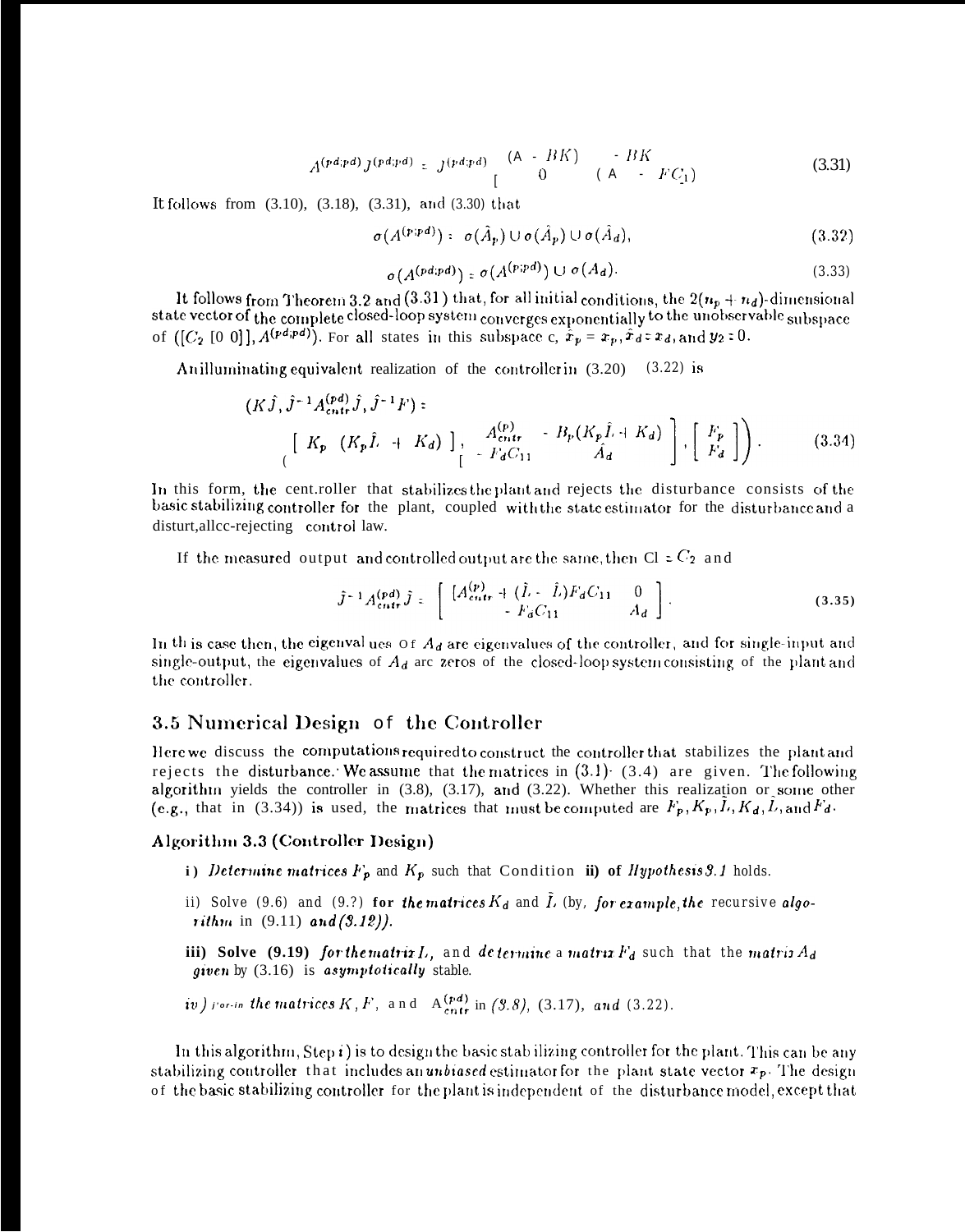the closed-loop poles produced by the basic controller should riot be neat any possible disturbance eigenvalues. This is not restrictive inapplications where the disturbance is a linear combination of perhaps lightly damped sine waves.

Many classes of controllers can be used for the basic stabilizing controller for the plant, including LQG and LTR. For the experiment described in the next section, we use a combination of LQG design and pole placement to determine the control and estimator gains  $K_p$  and  $F_p$ . We note that  $H_{\infty}$  controllers do not fit directly into the design developed here for a disturballce-rejecting c.controller because they involve a biased estimator. The controller design in this paper can be extended to allow the basic stabilizing troller for the plant to be an  $H_{\infty}$  controller by using an unbiased auxillary state estimator along with the  $H_{\infty}$  controller.

Steps  $\ddot{\mathbf{i}}$   $\rightarrow$   $\dot{\mathbf{i}}$  of Algorithm 3.3 construct the disturbance-rejecting part of the controller. It appears that one of the most, if not the most, efficient approach to solving  $(3.6)$  and  $(3.7)$  is to use the recursion in  $(3.11)$  and  $(3.12)$ , especially with  $A_p$  as well as  $A_d$  in Schur (or quasi-Schur) form.

One of the most important features of the controller design here is that, once the basic stabilizing controller for the plant is determined, only Steps  $\mathbf{u}$ ) -  $\mathbf{u}$  of Algorithm 3.3 need be repeated if the disturbance changes. The resulting computational efficiency is especially important in adaptive disturbance rejection. Also, it follows from (3,32) that an erroneous disturbance model, as long as it has on eigenvalues in common with the basic closed-loop matrix  $A^{(p;p)}$ , will not cause the closed-loop system to be unstable.

### 3.6 State-sr) ace Model for the Experiment

In the experiment, we have  $y_1 = y_2$  and  $C_1 = C_2$ ; i.e., the measured output and controlled output are the same. For the matrices  $A_p$ ,  $B_p$ , and  $C_p$ , we use the observer form corresponding to  $a_p(q-1)$ and  $b_p(q-1)$ :

$$
A_{p} = \begin{bmatrix} -a_{1} & 1 & 0 & \dots & 0 \\ -a_{2} & 0 & 1 & \dots & 0 \\ \vdots & \vdots & \vdots & \vdots & \vdots \\ -a_{m-1} & 0 & \dots & 0 & 1 \\ -a_{n_{p}} & 0 & \dots & \dots & 0 \end{bmatrix}, \qquad B_{p} = \begin{bmatrix} b_{1} \\ b_{2} \\ \vdots \\ b_{n_{p}} \end{bmatrix}, \qquad (3.36)
$$

The  $n_d$  X  $n_d$  matrix  $A_d$  is constructed in the form

$$
A_d = \begin{bmatrix} \Lambda_1 & 0 & \cdots \\ 0 & \Lambda_2 & \ddots \\ \vdots & \ddots & \ddots \end{bmatrix},\tag{3.37}
$$

where each A is a real 2 x 2 matrix with eigenvalues equal to a complex-conjugate pair of disturbance poles (i.e., roots to  $\mu^{n_d} a_d(\mu^{-1}) =$  ()). Also,

$$
A_{pd}(n_p \times n_d) = \begin{bmatrix} 1 \\ 0 \\ 0 \\ \vdots \end{bmatrix} [1 \quad 0 \quad 1 \quad 0 \quad \dots ] = \begin{bmatrix} 1 & 0 & 1 & 0 & \dots \\ 0 & 0 & 0 & 0 & \dots \\ 0 & 0 & 0 & 0 & \dots \\ \vdots & \vdots & \vdots & \vdots & \vdots \end{bmatrix} . \tag{3.38}
$$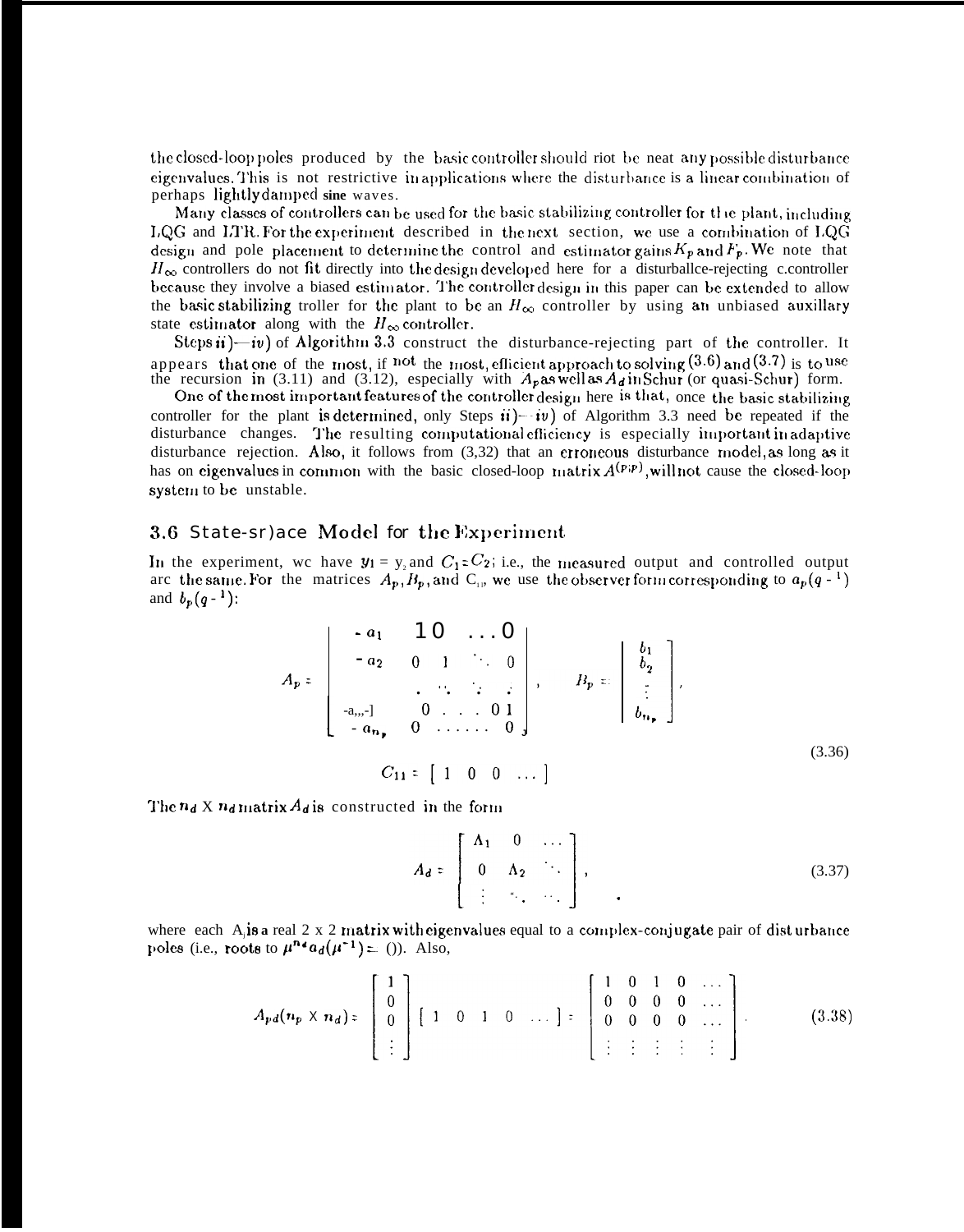### 4 control Results

The following table lists controllers used in the experiment. In each cam, the nominal controller is the controller that stabilizes the plant. The second-order and seventh-order nominal controllers were based, respectively, on the second-order and seventh-order models for whit}) the frequency responses arc ploted in Figure 2.2. The order of each disturbance-rejecting controller is the order of the nominal controller plus two orders for each disturbance frequency rejected.

|  | Table 4.1: Controllers |
|--|------------------------|
|  |                        |

| Control<br>Rate                      | Type<br>Controller Controller | Order of | Order of<br>Nominal<br>Controller | Frequencies<br>Rejected |  |
|--------------------------------------|-------------------------------|----------|-----------------------------------|-------------------------|--|
| 100                                  | Hz Stabilizing                | 2        | $2 -$                             |                         |  |
| $100$ $\rm{Hz}$<br>100117            | DR.<br>Stabilizing            | 6        | $\mathcal{L}$                     | '5 Hz& 10 Hz            |  |
| $100$ $\overline{\text{Hz}}$         | ÐR                            | 11       |                                   | $5Hz\& 10Hz$            |  |
| $50$ $\text{Hz}$                     | DR                            | 6        | 2                                 | $5Hz$ & 10 Hz           |  |
| $-50$ $\text{Hz}$                    | DR                            |          |                                   | 5 Hz & 10 Hz            |  |
| DR: Disturbance-rejecting Controller |                               |          |                                   |                         |  |

Figures 4.1-4.8 compare time response of the laser path-length error produced by disturbancerejecting controllers to either open-loop response or closed-loop response produced by controllers that only stabilize the plant. In these experiments, the disturbance consisted of various combinations of 5 Hz and 10 Hz sine waves, as noted in the figures.

in most cams, the disturbance-rejecting controllers based on the seventh-order model (i.e., the controllers of order 11) perform only marginally better than those based on the second-order model. As the figures indicate, the 100 Hz disturbance-rejecting controllers achieve an order-of-magnitude improvement in closed-loop response over open-loop and the stabilizing controllers only. However, the disturbance-rejecting controller does not eliminate the path-lellgtb error entirely, as the theory predicts. Figures 4.9 4.11 show typical power spectral densities of the closed-loop responses. The dashed vertical lines lie at 5 Hz and 10 Hz. These figures show that the disturbance-rejectirlg controller does zero the output at the frequencies that the controller was designed to reject, but there exits residual closed-loop response at frequencies not present in the disturbance or the openloop response..

There appear to be two possible explanations of the residual closed-loop response, both involving the discontinuous control command (i.e., the zero-order hold). One possibility is that the highfrequency content of the control excites lightly damped high frequency modes in the structure and the frequencies at which the power spectrum appears to be nonzero are aliases of the excited higher frequencies. The other possible source of the residual response is the the discontinuous control command causes the voice-coil actuator to behave nonlinearly. Perhaps, futher experiments should be conducted to determine the source of the residual response; however, whatever the explanation, the solution appears to be a smoother control sequence, produced either by a faster control rate or a low-pass filter on the control sequence. The amplitude of the residual response with the 100Hz control rate is about one third of that with the 50Hz control rate, and the 50Hz controllers produce similar improvements over 25Hz controllers when the control rate increases from 50 Hz to 100Hz. and similar improvement resulted when control rate increased from 25 Hz to 50 Hz. Thus, smoother control commands reduce the residual response.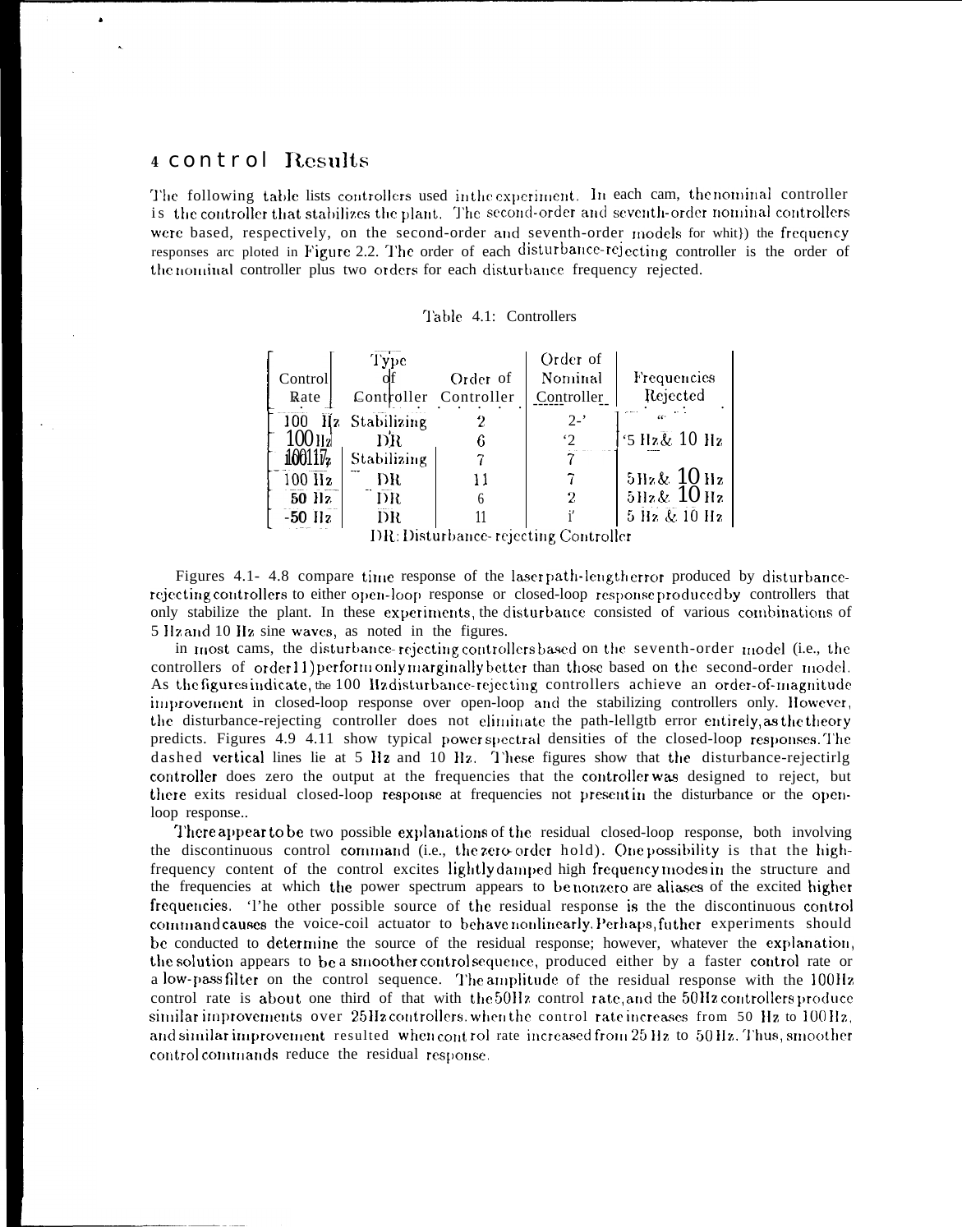





Figure 4.10



Figure 4.8



Figure 4.11



Figure 4.9